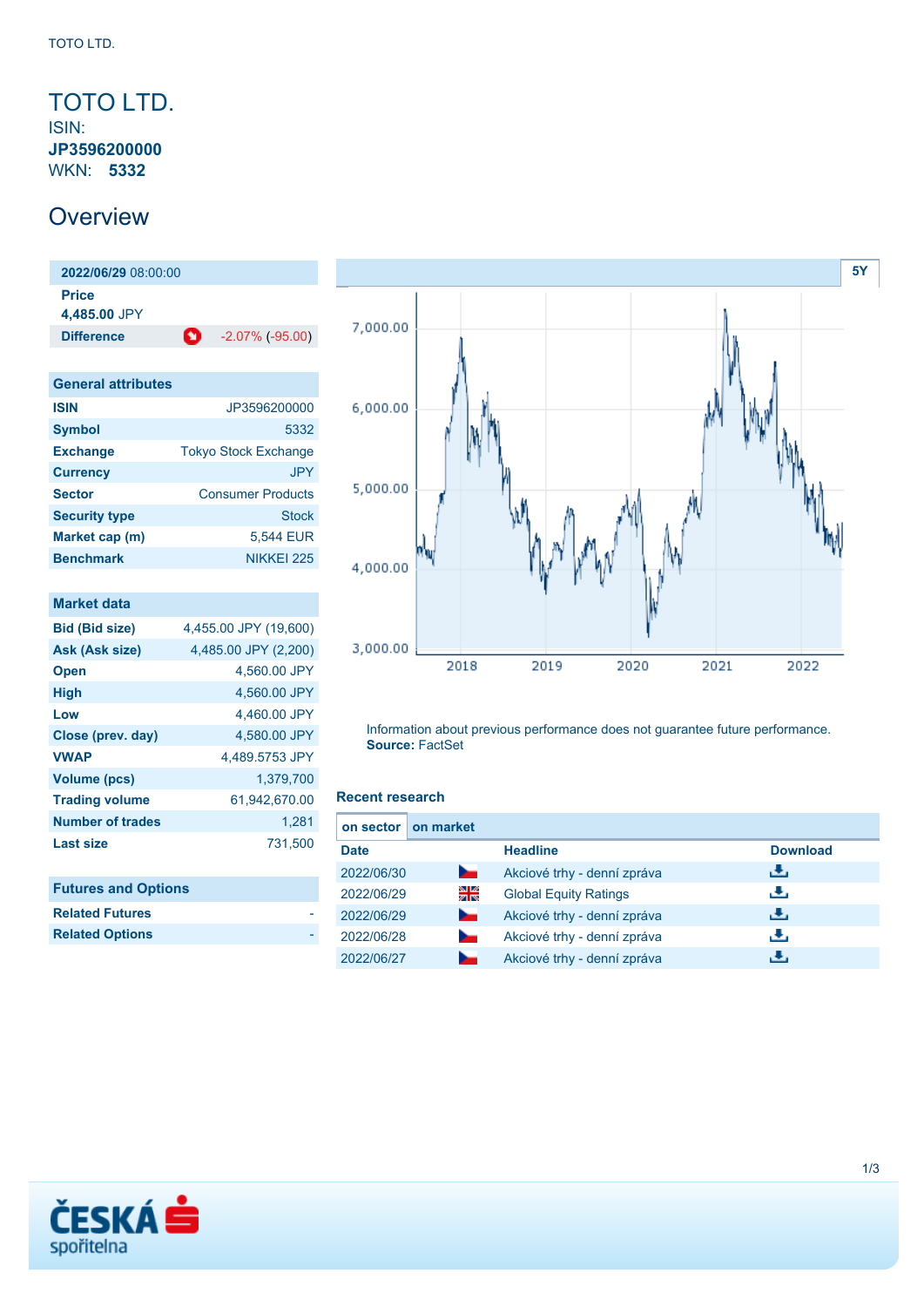## **Details**

**2022/06/29** 08:00:00

**Price 4,485.00** JPY

**Difference 1** -2.07% (-95.00)

| <b>General attributes</b> |                             |
|---------------------------|-----------------------------|
| <b>ISIN</b>               | JP3596200000                |
| <b>Symbol</b>             | 5332                        |
| <b>Exchange</b>           | <b>Tokyo Stock Exchange</b> |
| <b>Currency</b>           | <b>JPY</b>                  |
| <b>Sector</b>             | <b>Consumer Products</b>    |
| <b>Security type</b>      | Stock                       |
| Market cap (m)            | 5,544 EUR                   |
| <b>Benchmark</b>          | NIKKEI 225                  |

### **Market data**

| <b>Bid (Bid size)</b>   | 4,455.00 JPY (19,600) |
|-------------------------|-----------------------|
| Ask (Ask size)          | 4,485.00 JPY (2,200)  |
| <b>Open</b>             | 4.560.00 JPY          |
| <b>High</b>             | 4,560.00 JPY          |
| Low                     | 4.460.00 JPY          |
| Close (prev. day)       | 4.580.00 JPY          |
| <b>VWAP</b>             | 4.489.5753 JPY        |
| Volume (pcs)            | 1.379.700             |
| <b>Trading volume</b>   | 61.942.670.00         |
| <b>Number of trades</b> | 1.281                 |
| Last size               | 731.500               |

| <b>Performance and Risk</b> |                |             |           |  |
|-----------------------------|----------------|-------------|-----------|--|
|                             | 6 <sub>m</sub> | 1Y          | <b>3Y</b> |  |
| Perf $(\%)$                 | $-16.32%$      | $-23.20\%$  | $+5.41%$  |  |
| Perf (abs.)                 | $-875.00$      | $-1.355.00$ | $+230.00$ |  |
| <b>Beta</b>                 | 1.18           | 1.14        | 1.11      |  |
| <b>Volatility</b>           | 34.73          | 33.52       | 32.79     |  |



Information about previous performance does not guarantee future performance. **Source:** FactSet

| <b>Price data</b>                                         |                           |
|-----------------------------------------------------------|---------------------------|
| $\emptyset$ price 5 days $\emptyset$ volume 5 days (pcs.) | 4,482.00 JPY (780,080)    |
| Ø price 30 days   Ø volume 30 days (pcs.)                 | 4,334.00 JPY (616,973)    |
| Ø price 100 days   Ø volume 100 days (pcs.)               | 4,562.60 JPY (548,882)    |
| Ø price 250 days $\vert$ Ø volume 250 days (pcs.)         | 5,175.98 JPY (534,296)    |
| <b>YTD High   date</b>                                    | 5,380.00 JPY (2022/01/05) |
| <b>YTD Low   date</b>                                     | 4,105.00 JPY (2022/06/17) |
| 52 Weeks High   date                                      | 6,600.00 JPY (2021/09/08) |
| 52 Weeks Low   date                                       | 4,105.00 JPY (2022/06/17) |

### **All listings for TOTO LTD.**

| <b>Exchange</b>                  | <b>Date</b>    | <b>Time Price</b> |                                  | <b>Trading volume</b><br>(mio.) | Number of<br>trades |
|----------------------------------|----------------|-------------------|----------------------------------|---------------------------------|---------------------|
| <b>Tokyo Stock</b><br>Exchange   | 2022/06/<br>29 |                   | 08:00 4.485.00 JPY 61.94         |                                 | 1.281               |
| <b>Fukuoka Stock</b><br>Exchange | 30             |                   | 2022/05/ 02:02 4,275.00 JPY 0.01 |                                 | 2                   |
| FINRA other OTC<br><b>Issues</b> | 29             |                   | 2022/06/ 19:11 32.618 USD        | 0.02                            | 2                   |